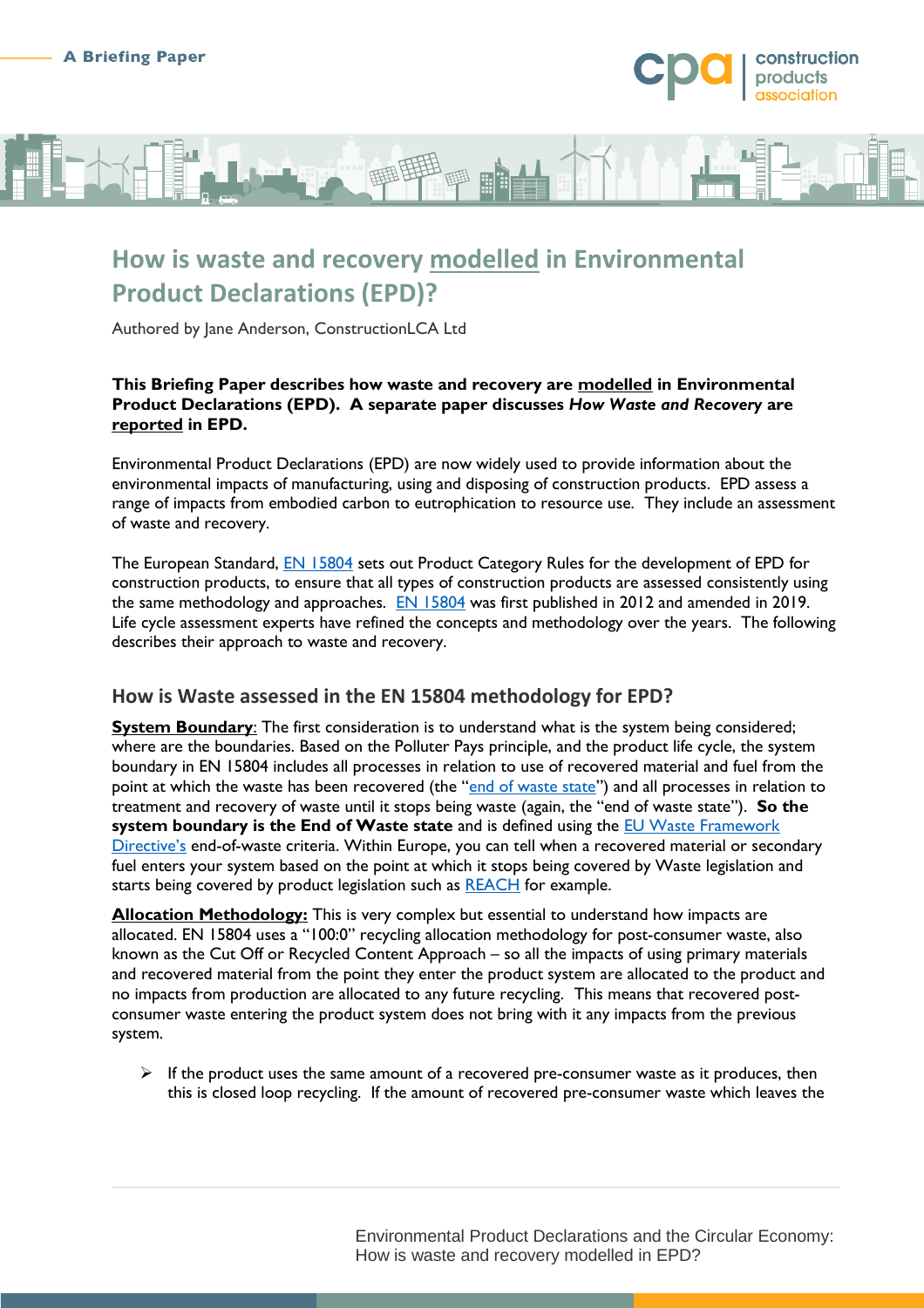system is more than that which is used (e.g. for a product made of primary metal) then EN 15804 says "co-product allocation" should be used to allocate impact to the output, based on the value of the recovered waste and that of the product. Conservatively, the recovered preconsumer waste could be considered to leave the system with no impact (this would mean both recovered pre- and post-consumer waste enters the system with no impact).

 $\triangleright$  If the product uses more recovered pre-consumer waste than it produces (for example it is made of 100% pre-consumer scrap), then it should have the allocated impact from the process that made them. Conservatively, it can be considered to have the impacts of virgin production if data for allocation is not available.

### **How is the benefit of Recovery recognised in EN 15804 EPD**

EN 15804 divides the product life cycle into four stages and then into Information Modules:

- **the product stage (Modules A1-A3)** covering all processes from extraction from nature until the product is ready to leave the factory gate (cradle to gate);
- **the construction stage (Modules A4-A5)** covering transport to site and installation on site;
- **the use stage (Modules B1-B7)** covering any emissions from the product in use, and maintenance, repair and replacement over its service life in the building, and any energy or water consumed by the product in use; and
- **the end of life stage (Modules C1-C4)** covering demolition/deconstruction, transport to waste processing and waste processing and disposal.

These stages and modules make up the product life cycle, so explain what is within the "System Boundary". EN 15804 provides an additional module,

 **Benefits and loads beyond the product system boundary (Module D)** covering the benefit of any recovery processes from net output flows leaving the system.

Beyond the system boundary, Module D of an EPD provides information about the benefits of recovery in the next product life cycle. This is because the "100:0" recycling methodology used gives all the benefit of recycling to the product using the recycled material and does not show any benefits to products which are recycled. Module D should not be added to Modules A-C to give a total impact for the product as this will be double counting the benefits of recycling at both the input and output side, and will contravene the use of a consistent product system boundary applied at both the input and output side. As with other modules beyond the factory gate, Module D is also assessed using scenarios based on current approaches in common use.

### **How is Module D calculated?**

Any waste generated in the system is first recovered, with the impact of the recovery process reported in the module in which the waste occurs. If the same waste is recovered to be used in A1-A3, then this is considered as "closed loop" and only the benefit of the net output flow (the mass of recovered material leaving the system minus the mass of the same recovered material entering the system) is considered in Module D. For the net output flow, the Module D includes the impact of any process to reach the point at which the output flow substitutes for primary material or energy, and deducts the impact of producing the substituted primary material or energy. For products made of primary materials which are recovered at end of life, Module D is normally negative showing a benefit. However for products made of recycled content, rather than a net output flow leaving the system, there is often a